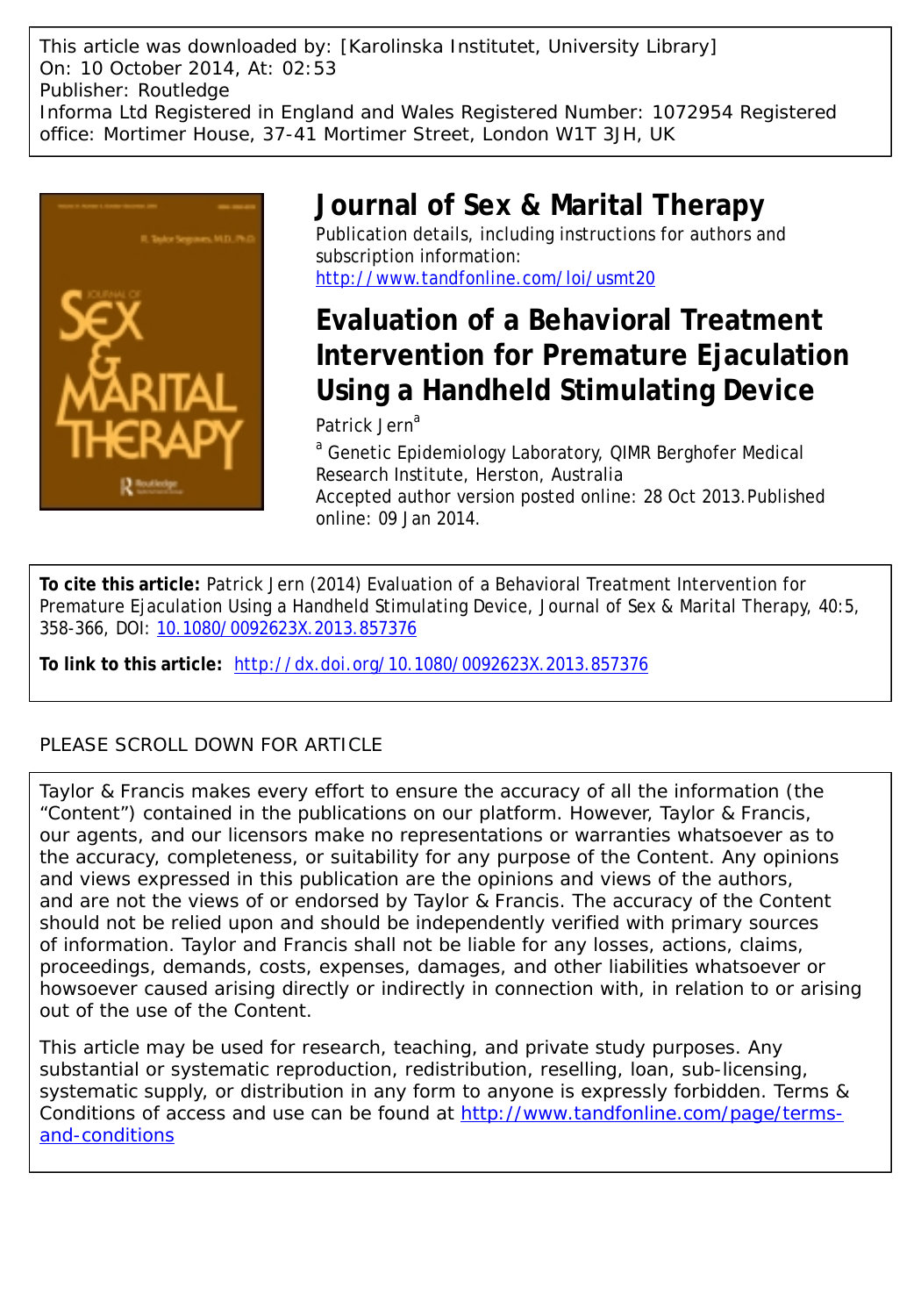

# Evaluation of a Behavioral Treatment Intervention for Premature Ejaculation Using a Handheld Stimulating Device

Patrick Jern

# *Genetic Epidemiology Laboratory, QIMR Berghofer Medical Research Institute, Herston, Australia*

Premature ejaculation is usually considered to be the most common male sexual complaint. Psychosocial treatment interventions have been recommended by clinicians since the 1950s, but concerns have been raised regarding their efficacy, especially so since the introduction of pharmaceutical treatment interventions. However, as noted in reviews and meta-analyses, one reason for these concerns is the lack of methodologically robust studies that have attempted to evaluate the efficacy of psychosocial treatment interventions. The present study aimed to replicate a recent study showing promising results for a behavioral treatment intervention using a handheld, vibrating stimulation device in a variation of the classical stop-start technique first introduced by Semans in 1956. The present study enrolled 11 men and used a randomized wait list–controlled design. Results provide further support for the efficacy of this novel treatment intervention and suggest that effects are stable or improved further 6 months after completing treatment. The present study contributes to the growing number of studies that suggest that psychosocial treatment interventions are promising alternatives to pharmacological treatment.

# INTRODUCTION

Men frequently cite premature ejaculation (PE) as their most common sexual complaint. Depending on definition and diagnostic criteria, prevalence rates typically range from about 30% to 1.5% with the most stringent criteria. The diagnostic criteria for lifelong PE proposed by the International Society for Sexual Medicine stipulate that ejaculatory latencies during vaginal intercourse of "about one minute" or less; inability to delay ejaculation on "all or nearly all" vaginal penetrations; and negative personal consequences as key indicators for diagnosis (Althof et al., 2010, p. 2949).

Psychosocial treatment interventions were once the first-line treatment option for PE, and of these, the stop-start technique first described by Semans (1956) and subsequently used in numerous variations is arguably the most common. However, after a meta-analysis of studies of psychosocial treatment interventions for EE (De Amicis, Goldberg, LoPiccolo, Friedman, &

Address correspondence to Patrick Jern, Department of Psychology and Logopedics, Abo Akademi University, FIN-20500, Turku, Finland. E-mail: pjern@abo.fi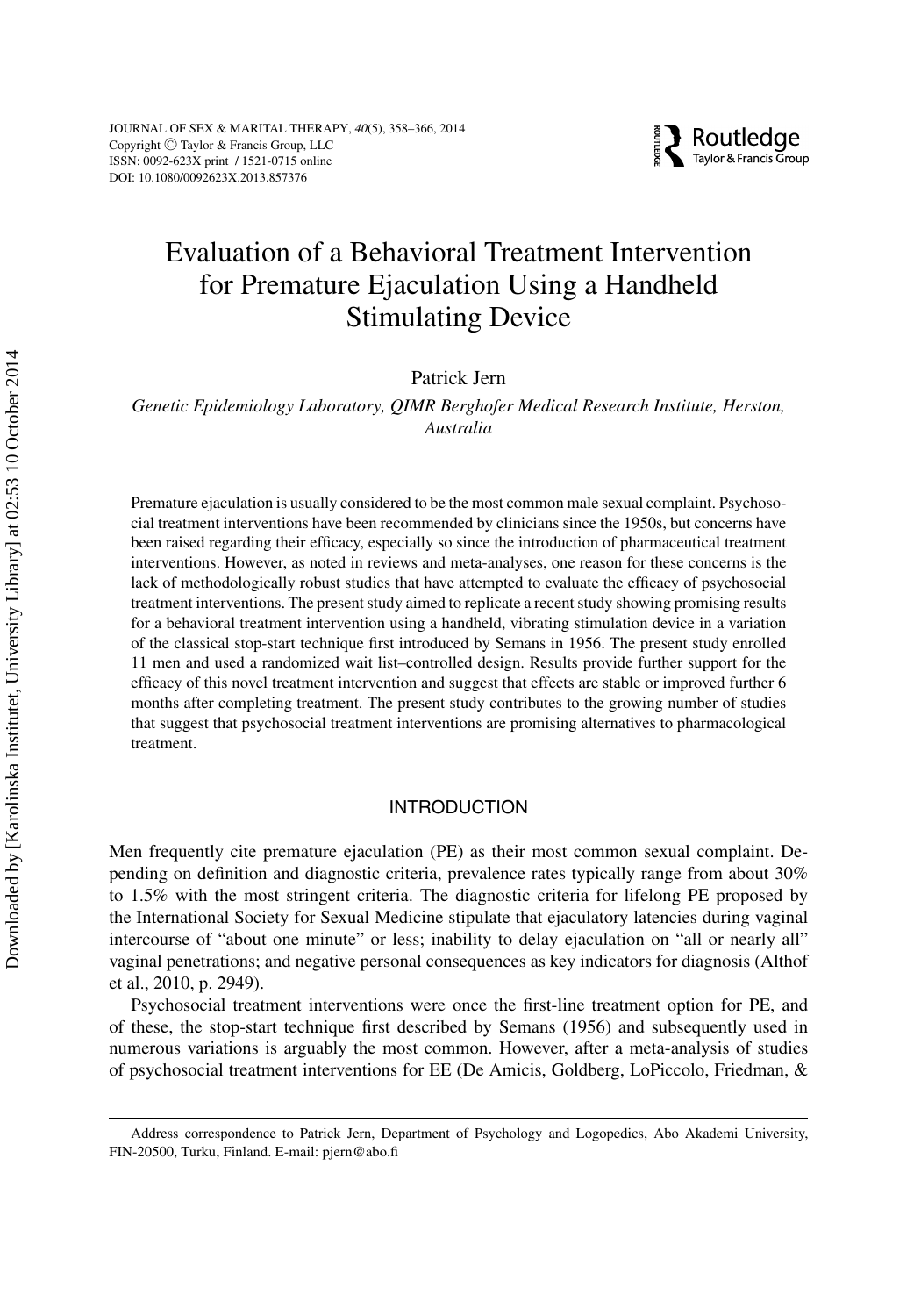Davies, 1985), concerns were raised regarding their efficacy, especially in the long term, with the meta-analysis suggesting some initial treatment success, but relapse rates of more than 90% at 3 years posttreatment. It should also be noted that most of the early studies of psychosocial PE interventions had many methodological problems, such as lacking a control group and using small samples (Glina et al., 2007). More recently, a systematic review concluded that there is little evidence to suggest that psychosocial treatment interventions are effective (Melnik et al., 2011). However, the meaning of this conclusion is literal: Melnik and colleagues (2011) identified only four studies that fulfilled inclusion criteria, all of which had relatively small sample sizes and none of which used the same intervention design.

In the United Kingdom, Zamar (2012) developed a behavioral intervention for PE. Early trials involving 58 participants (using psychosexual therapy as a control group) have produced good results after a 6-week intervention, with 11-fold increases in intravaginal ejaculation latency time in 61% of patients over 6 weeks. Treatment benefits were stable over at least 3 months after completed treatment. This intervention is a variation of the stop-start technique, in which masturbation exercises using a handheld, vibrating stimulation device are conducted three times per week over 6 weeks. During every exercise, the patient is instructed to (a) masturbate with the device turned on and placed under the glans penis until he is close to ejaculation and (b) remove the device shortly before ejaculation. This process is repeated three times, then the patient may continue until ejaculation if he chooses. The intervention is described in closer detail on the device manufacturer's website: http://www.aboutpe.com.

The present study aimed to replicate Zamar's (2012) study. I used a randomized, wait list–controlled study design to investigate the efficacy of a novel behavioral treatment intervention for PE, which used a handheld, vibrating stimulation device. I assessed stability of effects at 6 months follow-up after the 6-week training protocol had ended.

# METHOD

#### Participants

I recruited 13 Finnish men between 33 and 65 years of age  $(M = 49.3$  years,  $SD = 10.2$  years) to participate in a pilot study in the fall of 2012 investigating the efficacy of a novel behavioral treatment for PE. These 13 participants had participated in an epidemiological study I had conducted in the same year. After identifying individuals who were not currently using antidepressant medication (for PE treatment or otherwise), randomly selected individuals were contacted until 13 had given an affirmative response (in total, 18 individuals were contacted and of these, 5 did not wish to participate or did not respond to the initial contact). All participants were in long-term heterosexual relationships and had previously been diagnosed with lifelong PE by a physician specializing in sexual medicine. Participants had indicated that they had previously been using selective serotonin reuptake inhibitor (SSRI) medication (paroxetine, dapoxetine, or both) to treat PE but that they had discontinued drug treatment because of poor efficacy, too many side effects, or both. All participants had stopped using SSRIs at least 6 months before enrolling in the study, with the exception of 1 individual who had used dapoxetine sporadically over 6 months before enrolling in the study. This participant did not use dapoxetine during the study period, and it should be noted that dapoxetine has a very short half-life (Andersson, Mulhall, & Wyllie, 2006),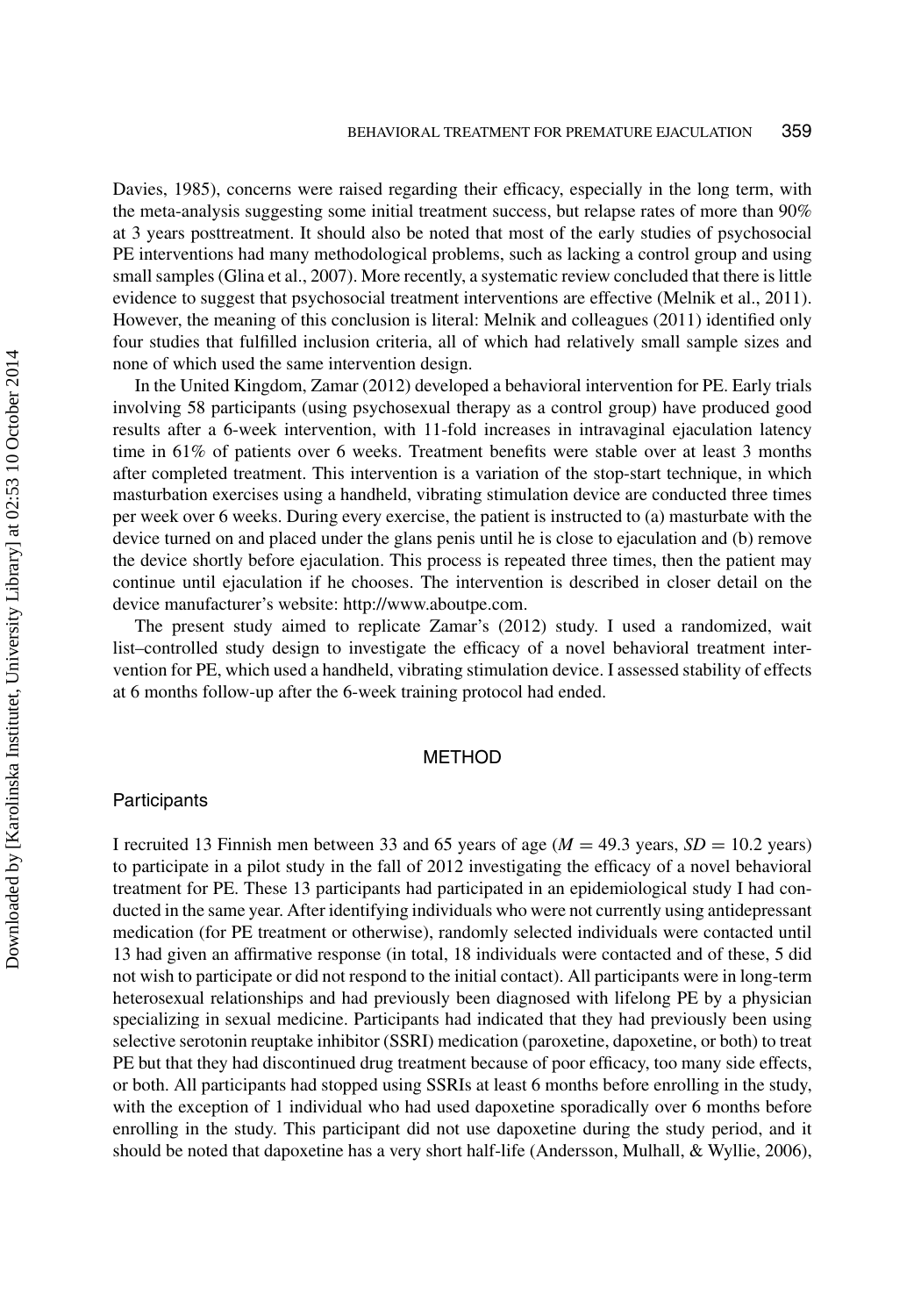### 360 JERN

and this individual's sporadic dapoxetine use was thus unlikely to affect the results of the present study. Of these 13 men, 1 did not participate beyond the first visit, and 1 indicated willingness to participate during initial contact but did not appear for any visits to the clinic. Thus, the final sample size for this pilot study was 11. These were, before beginning the study, randomly assigned to case  $(n = 6)$  or wait list control  $(n = 5)$  conditions. Individuals assigned to the wait list control group then received the same treatment intervention after being on the wait list for 6 weeks.

# Procedure

Recruited participants were randomly assigned to a treatment group (Group 1) or a wait list control group (Group 2). The treatment intervention consisted of completing a training program with masturbation exercises three times per week for 6 weeks. The training program can be carried out completely candidly (i.e., without informing the partner), and participants were informed that they could decide for themselves whether they told their partner. Moreover, participants were informed that they could incorporate the training regime into partnered sexual activities (e.g., as a part of foreplay) if the training exercises were carried out as instructed. The men themselves carried out the masturbation exercises. The exercises were completed using a small, stimulating device equipped with a battery-powered vibrator (see Zamar, 2012) that was given to participate at the end of a preintervention visit to the clinic. A bottle of water-soluble personal lubricant to be applied to the contact surface of the device before treatment exercises was also given to each participant. During each masturbation exercise, participants were instructed by the author (a clinical psychologist with a specialization degree in sex therapy) to continue until close to achieving ejaculation and then stop until the sensation of impending orgasm recessed. For each exercise session, this was repeated three times, after which the participant was allowed to continue until ejaculation if he wished. All participants were given a demonstration of how to conduct the masturbation exercise with the aid of a penis-shaped object and a Finnish translation of the manufacturer's instruction booklet. In addition, the manufacturer's instruction video was shown to all participants during the preintervention visit. At the end of the preintervention visit, participants were given clear written and oral instructions on how to clean and maintain the device, and they were offered an opportunity to ask any questions or express concerns regarding the training regime. Participants were also advised that they could contact the investigator at any time during the study if they had any further questions. Data were collected at pre- and postintervention visits to the clinic, as well as during a 6-month follow-up after completion of the training regime. In addition, data were collected from the control group during the pre–wait list period meeting. Participants were offered the choice of submitting data through a secure online questionnaire or by postal mail.

All participants provided written informed consent. Participants were informed that participation was voluntary and that they were free to discontinue their participation at any stage without having to declare a reason for doing so. Participants were not offered any reimbursements or monetary rewards for their participation, but they were allowed to keep the device used in the exercises (a stimulation device was priced at around  $\epsilon$ 200 at the time of the study). Before the start of the study, an ethical research permit was obtained from the Ethics Committee of the Abo Akademi University in accordance with the 1964 Declaration of Helsinki.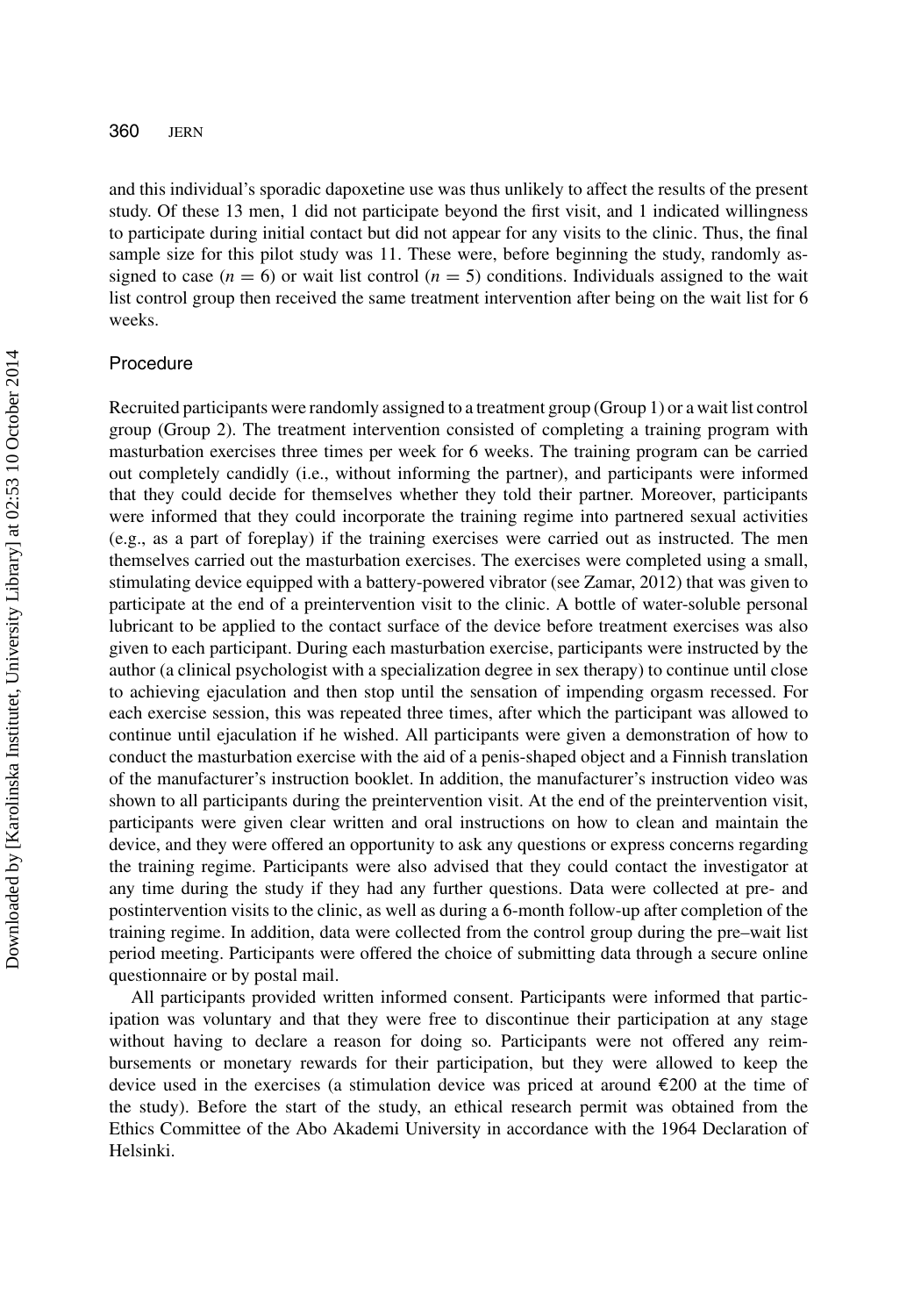# Measures

Measures of ejaculatory function were collected three or four times from each participant, depending on whether the participant was assigned to the wait list control condition. Participants were given a stopwatch and instructions of how to record ejaculatory latency during one sexual activity with their partner. Participants were instructed to start the stopwatch when first entering their partner (vaginally or anally) and to stop the stopwatch when ejaculation began. They were also informed that their partners could operate the stopwatch, and in that case, to clearly inform the partner when to commence and stop timekeeping. In addition, participants completed the Checklist for Early Ejaculation Symptoms (CHEES; Jern, Piha, & Santilla, 2013). Higher scores on all variables indicate more severe PE symptoms. Participants responded to this questionnaire, which consists of the following five questions:

- 1. How was your control over ejaculation during sexual intercourse?
- 2. To what extent did how fast you ejaculated (came) during sexual (vaginal) intercourse cause difficulty in your relationship with your partner?
- 3. Did you ejaculate with very little stimulation?
- 4. Did you feel frustrated because of ejaculating before you wanted to?
- 5. On average, during intercourse, how much time elapsed between when you first entered your partner (vaginally or anally) with your penis and when you first ejaculated?

It is a hybrid measure consisting of items from three existing questionnaires—the Premature Ejaculation Diagnostic Tool (Symonds et al., 2007; two items), the Premature Ejaculation Profile (Patrick et al., 2009; two items), and Multiple Indicators of Premature Ejaculation (Jern et al., 2009; one item). This instrument has very good validity and is the result of an empirical analysis of a clinical sample and of a large, population-based sample of all items in the aforementioned three questionnaires. The five items that constitute CHEES are the five most powerful predictors of PE diagnosis and short ejaculatory latency, in addition to being more up to date with recent changes to diagnostic criteria than any of the three screening tools it is based on. CHEES focuses on five aspects of ejaculatory function: ejaculatory control, PE-induced relationship problems, PE-induced personal frustration, ejaculation latency time, and the degree of which the person ejaculates with very little stimulation, all of which are considered important clinical aspects of PE (e.g., Althof et al., 2010). The five items were added to form a composite variable (CHEES). Scoring ranges from 5 to 25, with higher scores indicating more PE symptoms. Side effects were measured with one open-ended question ("Did you experience any side effects attributable to the treatment?"), which was graded on a scale from 1 to 5 for severity for any symptom described.

#### Statistical Analyses

All tests of treatment effects were one-tailed. First, to get an overall estimate of change, I compared all pretreatment values (pretreatment values for treatment and control group participants and preintervention start values for control group participants) with all posttreatment values (posttreatment and follow-up values for both groups) while controlling for the dependence of observations from the same individuals using the Generalized Estimating Equations module of SPSS 21.0. This analysis was done to maximize statistical power for detecting the effect of treatment considering the low number of participants in the study.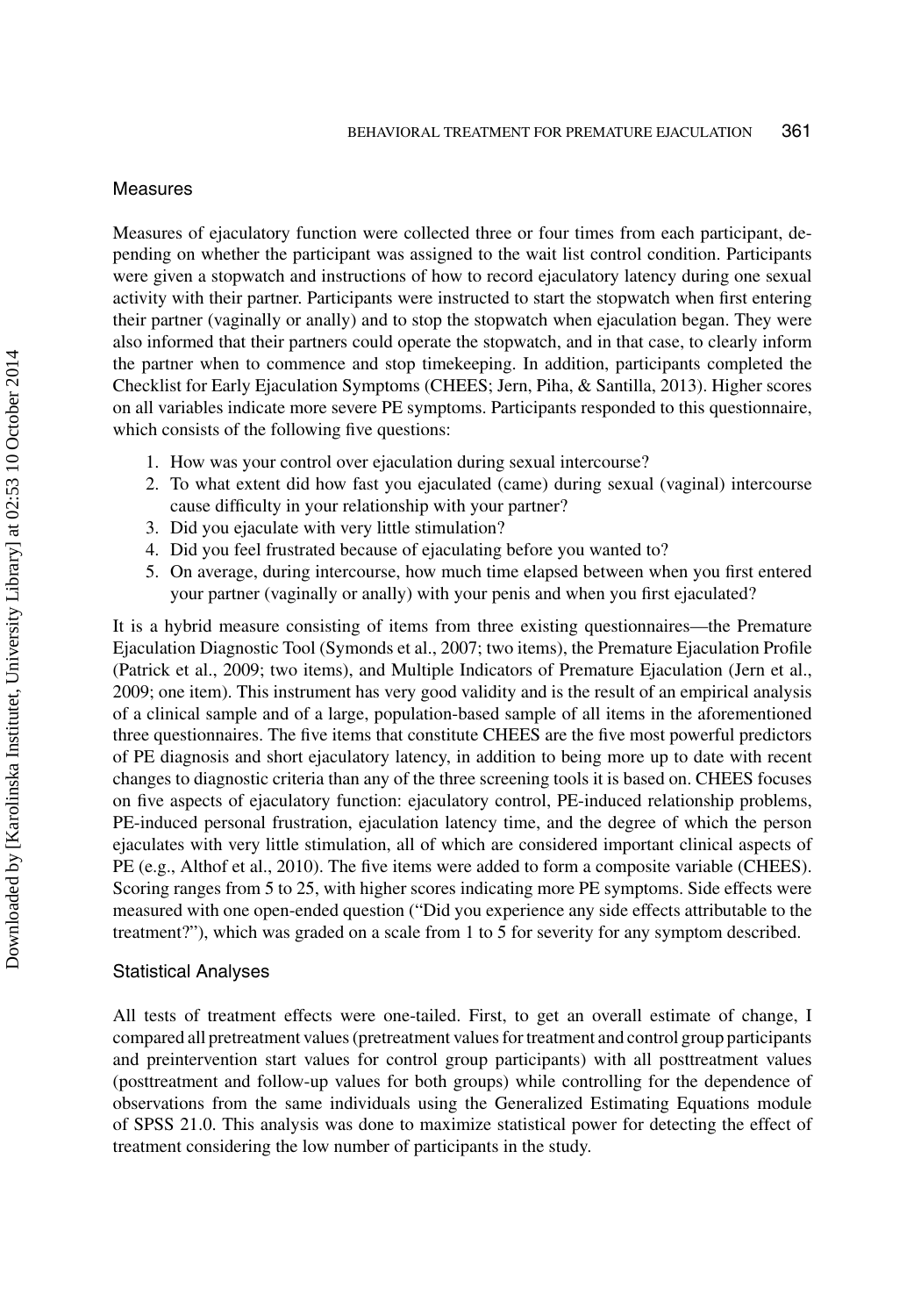### RESULTS

#### Global Tests of Treatment Effects

I first compared all pretreatment ELTs with all posttreatment ELTs. The pretreatment ELTs  $(n_{\text{observations}} = 16, M = 108.50, SE = 33.53)$  were shorter compared with the posttreatment ELTs ( $n_{\text{observations}} = 17$ ,  $M = 222.00$ ,  $SE = 33.99$ , Wald  $\chi^2 = 4.88$ ,  $p < .014$ ,  $\eta^2 = .22$ ). Next, I compared pre- and posttreatment CHEES scores. The pretreatment scores ( $n_{\text{observations}} = 16$ ,  $M = 15.00$ ,  $SE = 0.66$ ) were higher compared with the posttreatment ELTs ( $n_{\text{observations}} = 19$ , M  $= 12.84$ , *SE* = 0.83, Wald  $\chi^2 = 7.44$ ,  $p < .003$ ,  $\eta^2 = .15$ ) indicating that the participants reported improved ejaculatory function after the treatment. Two participants reported that they did not tell their partners about their participation in the study. There was no difference in terms of baseline or follow-up ELTs between these individuals and the individuals who told their partners about their participation (Fisher's exact test  $= 4.963, p = .417$ ).

#### *Tests of Immediate Treatment Effects*

Table 1 illustrates the treatment effects. First, as a manipulation check, I tested whether there were differences between the treatment and control groups before the treatment at Time 1. There were no differences for either the ELTs ( $p < .612$ ) or the CHEES scores ( $p < .570$ ), suggesting that the random allocation to treatment and control groups was successful. Second, I tested whether the ELTs and CHEES scores had changed from Time 1 to Time 2 separately for the treatment (who received treatment during these time points) and control (who did not receive treatment between these time points) group. The treatment group improved measured with the ELTs (*n*<sub>participants</sub> = 5: ELT<sub>Time1</sub>  $M = 78.40$ ,  $SD = 34.62$ ; ELT<sub>Time2</sub>  $M = 174.40$ ,  $SD = 74.07$ ,  $t[4] = 3.04, p < .019$ ) but not with the CHEES (*n*<sub>participants</sub> = 5: CHEES<sub>Time1</sub>  $M = 15.20, SD =$ 2.05; CHEES<sub>Time2</sub>  $M = 15.00$ ,  $SD = 1.41$ ,  $p < .419$ ). The control group did not change during the same time period on regarding either ELTs ( $n_{\text{participants}} = 5$ : ELT<sub>Time1</sub>  $M = 100.00$ ,  $SD = 98.64$ ;  $ELT_{Time2} M = 153.80, SD = 162.46, p < .075$  or CHEES scores ( $n_{participants} = 5$ : CHEES<sub>Time1</sub>  $M = 15.30, SD = 1.86$ ; CHEES<sub>Time2</sub>  $M = 15.30, SD = 2.64, p < .500$ ). These results provide partial support for the immediate efficacy of the treatment. Third, I tested whether the ELT and CHEES scores of the control group changed between Time 2 and Time 3 (the control group received treatment between these two time points). The control group did not improve measured with the ELTs ( $n_{\text{participants}} = 3$ : ELT<sub>Time2</sub>  $M = 223.00$ ,  $SD = 186.37$ ; ELT<sub>Time3</sub>  $M = 362.00$ ,  $SD = 198.01, p < .295$ ), but it improved measured with the CHEES ( $n_{\text{participants}} = 4$ : CHEES<sub>Time2</sub>  $M = 15.63$ ,  $SD = 2.93$ ; CHEES<sub>Time3</sub>  $M = 11.50$ ,  $SD = 3.41$ ,  $t[3] = 2.79$ ,  $p < .034$ ). Again, these results provide partial support for the immediate efficacy of the treatment.

#### *Test of Long-Term Treatment Effects*

Next, I looked at the long-term effects of the treatment by comparing the ELTs and CHEES scores from Time 1 (neither the experimental nor the control group had been treated) to Time 4 (follow-up measurements). All participants were tested simultaneously in these analyses. ELTs and CHEES scores improved from Time 1 to Time 4 ( $n_{\text{participants}} = 9$ : ELT<sub>Time1</sub>  $M = 97.56$ ,  $SD =$ 71.04; ELT<sub>Time4</sub>  $M = 201.78$ ,  $SD = 69.41$ ,  $t[8] = 3.14$ ,  $p < .008$ ;  $n_{\text{participants}} = 10$ : CHEES<sub>Time1</sub>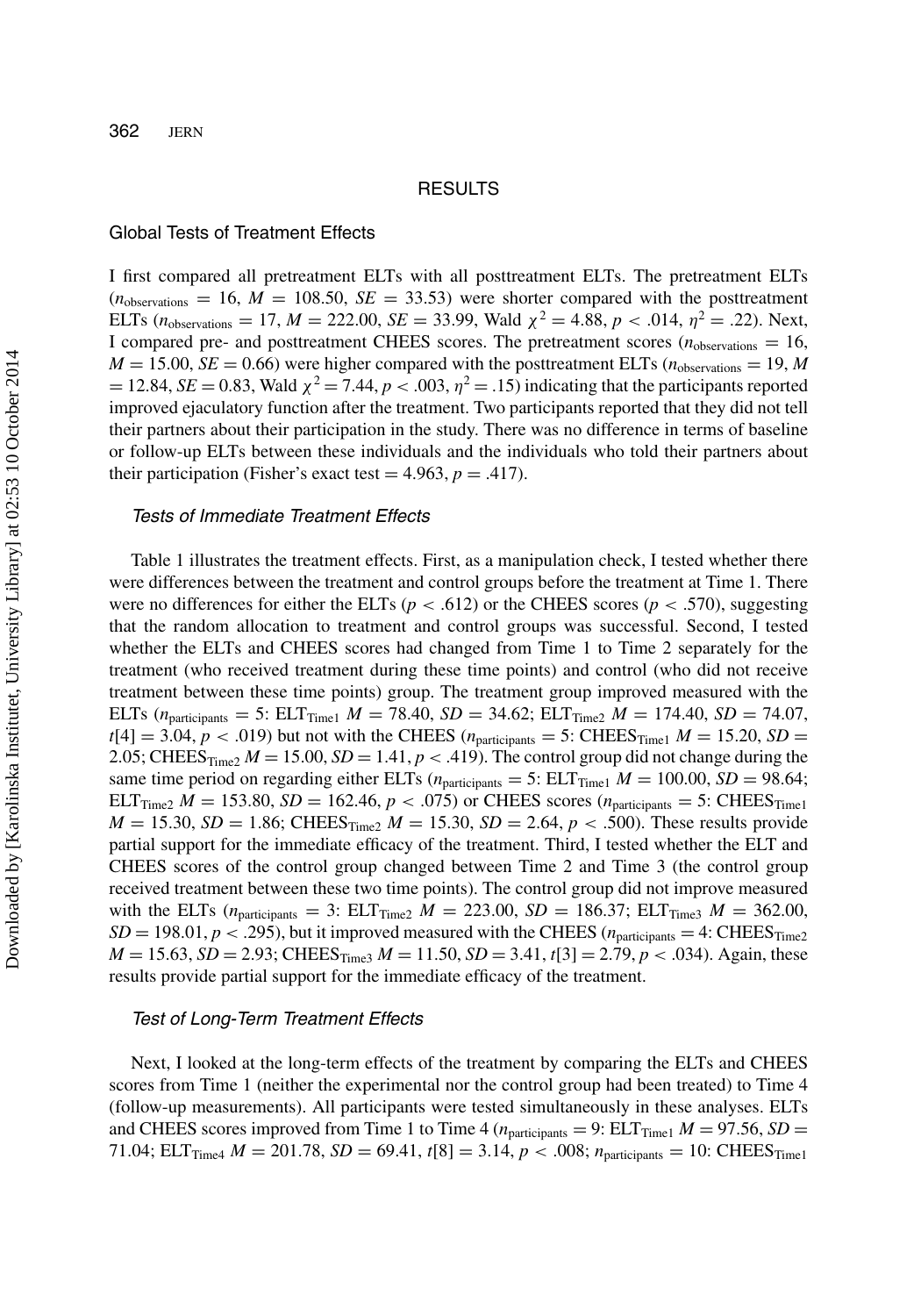| Laculatury Function Measures Denote and Alter Assignment to Treatment or Walting-List Control Conditions |                                                                       |         |          |  |  |
|----------------------------------------------------------------------------------------------------------|-----------------------------------------------------------------------|---------|----------|--|--|
|                                                                                                          | Group 1                                                               | Group 2 | Combined |  |  |
|                                                                                                          | Time 1: Pretreatment for Group 1, pre–wait list (6 weeks) for Group 2 |         |          |  |  |
| $M$ (ELT in seconds)                                                                                     | 77.83                                                                 | 100.00  | 87.91    |  |  |
| SD (ELT in seconds)                                                                                      | 30.99                                                                 | 98.64   | 67.13    |  |  |
| M (CHEES)                                                                                                | 14.50                                                                 | 15.30   | 15.00    |  |  |
| SD (CHEES)                                                                                               | 2.51                                                                  | 1.86    | 1.41     |  |  |
|                                                                                                          | Time 2: Posttreatment for Group 1, pretreatment for Group 2           |         |          |  |  |
| $M$ (ELT in seconds)                                                                                     | 174.40                                                                | 153.80  |          |  |  |
| SD (ELT in seconds)                                                                                      | 74.07                                                                 | 162.46  |          |  |  |
| M (CHEES)                                                                                                | 15.00                                                                 | 15.30   |          |  |  |
| SD (CHEES)                                                                                               | 1.41                                                                  | 2.64    |          |  |  |
|                                                                                                          | Time 3: Posttreatment for Group 2                                     |         |          |  |  |
| $M$ (ELT in seconds)                                                                                     |                                                                       | 362.00  |          |  |  |
| SD (ELT in seconds)                                                                                      |                                                                       | 198.01  |          |  |  |
| M (CHEES)                                                                                                |                                                                       | 11.5    |          |  |  |
| SD (CHEES)                                                                                               |                                                                       | 3.41    |          |  |  |
|                                                                                                          | Time 4: Follow-up (6 months after Time 3) for Groups 1 and 2          |         |          |  |  |
| $M$ (ELT in seconds)                                                                                     | 172.50                                                                | 260.33  | 201.78   |  |  |
| SD (ELT in seconds)                                                                                      | 30.64                                                                 | 95.97   | 69.41    |  |  |
| M (CHEES)                                                                                                | 12.17                                                                 | 12.50   | 12.30    |  |  |
| SD (CHEES)                                                                                               | 2.13                                                                  | 4.04    | 2.83     |  |  |
|                                                                                                          |                                                                       |         |          |  |  |

TABLE 1 Ejaculatory Function Measures Before and After Assignment to Treatment or Waiting-List Control Conditions

*Note.* ELT refers to stopwatch-measured ejaculation latency time during vaginal or anal intercourse. CHEES = Checklist of Early Ejaculation Symptoms (Jern, Piha, & Santtila, 2013). Group 1 is a traditional treatment group, with ejaculatory function measured before and after treatment, as well as at a follow-up 6 months after the treatment period (Time 2) had ended. Group 2 provided an initial measure after a visit to the clinic (Time 1), after which participants in this group were assigned to a 6-week wait list. After 6 weeks on the wait list, they provided another set of measures (Time 2), then began treatment, which was reported at Time 3.

 $M = 14.95$ ,  $SD = 2.27$ ; CHEES<sub>Time4</sub>  $M = 12.30$ ,  $SD = 2.83$ ,  $t[9] = 3.12$ ,  $p < .006$ ). Difference scores for ELT between measurements for each individual are depicted in Table 2. These results provide clear support for the long-term efficacy of the treatment.

# *Side Effect Profile*

No side effects were reported.

# **DISCUSSION**

In the present study, I investigated the efficacy of a novel, behavioral treatment intervention for PE using a wait list control group design. This approach was chosen because it allows for boosting the sample size in the intervention group: Individuals assigned to the wait list control condition received the same treatment afterwards. The results suggest that the device-assisted variation of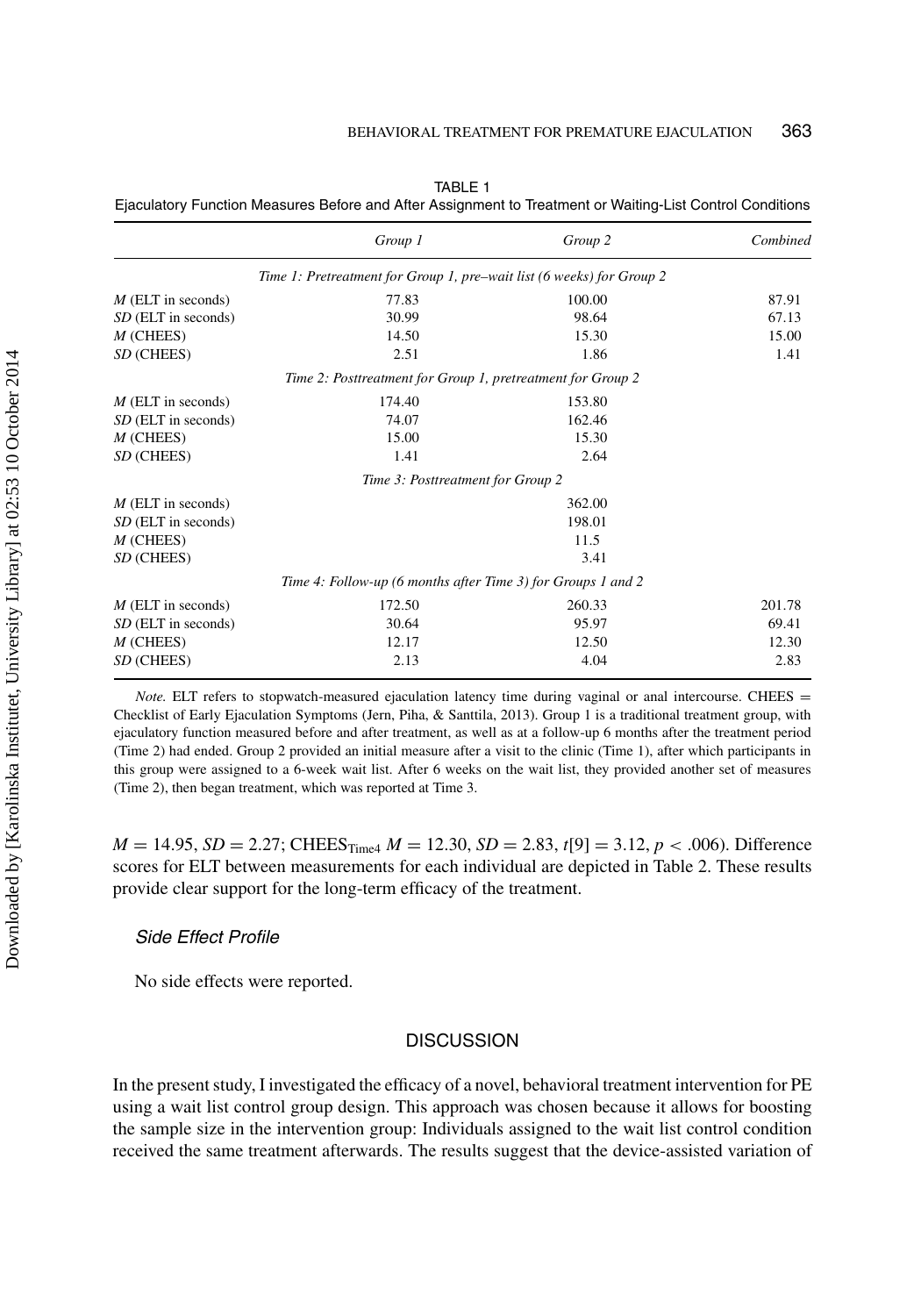| Individual no. | ELT at first<br>measure | Change from before to<br>after being placed on<br>wait list (Group 2 only) | Change from before to<br>after intervention (both<br>groups) | Change from first measure<br>to follow-up (6 months<br>later, both groups) |
|----------------|-------------------------|----------------------------------------------------------------------------|--------------------------------------------------------------|----------------------------------------------------------------------------|
| $1$ (Group 1)  | 89                      |                                                                            | $+13$                                                        | $+121$                                                                     |
| $2$ (Group 1)  | 36                      |                                                                            | $+66$                                                        | $+107$                                                                     |
| $3$ (Group 1)  | 72                      |                                                                            | $+203$                                                       | $+78$                                                                      |
| $4$ (Group 1)  | 65                      |                                                                            | $+118$                                                       | $+85$                                                                      |
| $5$ (Group 1)  | 130                     |                                                                            | $+80$                                                        | $+42$                                                                      |
| $6$ (Group 1)  | 75                      |                                                                            | Missing                                                      | $+135$                                                                     |
| $7$ (Group 2)  | 51                      | $-11$                                                                      | Missing                                                      | Missing                                                                    |
| $8$ (Group 2)  | 67                      | $+18$                                                                      | $+476$                                                       | $+304$                                                                     |
| $9$ (Group 2)  | 275                     | $+160$                                                                     | $-270$                                                       | $-75$                                                                      |
| $10$ (Group 2) | 69                      | $+80$                                                                      | $+211$                                                       | $+141$                                                                     |
| 11 (Group 2)   | 38                      | $+22$                                                                      | Missing                                                      | Missing                                                                    |

TABLE 2 Individual Change in Stopwatch-Measured Ejaculation Latency Time (in Seconds) Between Measurements

*Note.* ELT refers to ejaculation latency time. A positive  $(+)$  change indicates that stopwatch-measured ejaculatory latency has become longer.

Zamar's (2012) stop-start technique clearly has potential as a viable PE treatment alternative. It should also be noted that Carufel and Trudel (2006), in their study using an intervention that was based on a stop-start technique and a functional-sexological intervention, found good results similar to those reported by Zamar (2012), again suggesting that development of psychosocial treatment interventions should be pursued in scientific studies.

Probably because of the small sample size of the present study, I was not able to demonstrate clear-cut results in all between-groups comparisons, and I did not find as clear-cut results as those reported by Zamar (2012). The treatment group (Group 1), which consisted of 6 individuals, showed significant improvement in ejaculatory latency but not in patient-reported outcomes. This pattern was the opposite for Group 2, which consisted of 5 individuals, once they received treatment. When the groups were combined, however, and pretest results were compared with follow-up results, there were clear indications that the treatment had been effective in terms of ejaculatory latency and patient-reported outcomes. In summary, it is encouraging that positive treatment outcomes are detectable even in a sample as small as the one in the present study. Furthermore, treatment benefits appear to be stable or even slightly improved 6 months after completing the intervention.

There was individual variation in treatment response, and some individuals clearly benefited more from treatment than others. Future research endeavors should explore reasons for individual variation in response to psychosocial treatment interventions. As the intervention used in the present study is hypothesized to be effective through desensitizing, a plausible candidate for this could be individual variation in interoceptive awareness (the ability to register and interpret physiological signals): It is possible that individuals with low interceptive awareness are less receptive to desensitizing treatment. It is interesting to note that a recent study showed that mindfulness training aiming to improve interoceptive awareness to sexual stimuli improved scores on psychological factors that are known to affect sexual function negatively, such as self-judgment, attention, and anxiety (Silverstein, Brown, Roth, & Britton, 2011).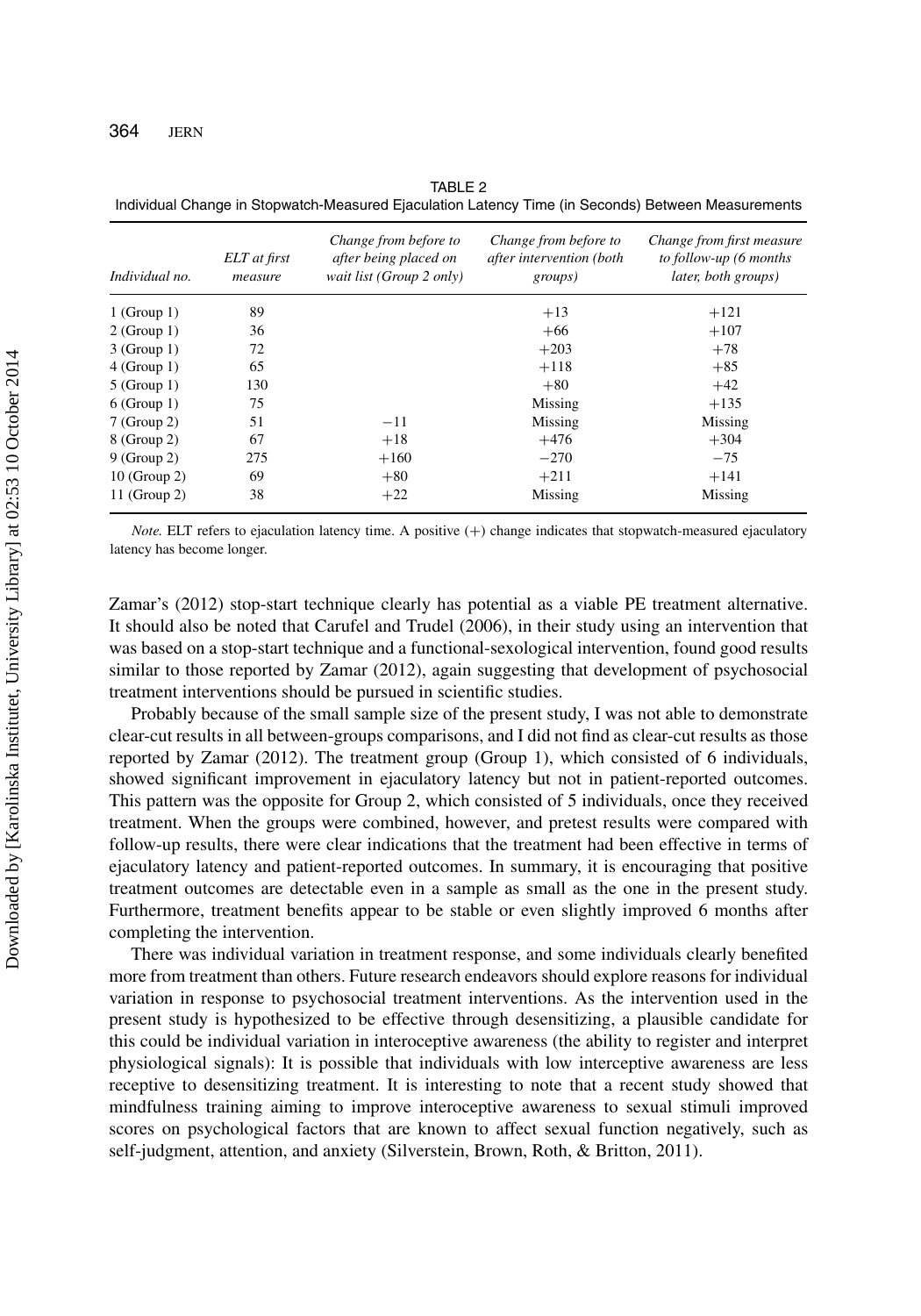Last, the importance of conducting studies with the aim of developing effective alternatives to pharmaceutical PE treatment must be pointed out. Current expert opinion suggests that pharmacotherapy is the best way to clinically manage PE (McMahon, Jannini, Waldinger, & Rowland, 2013). Psychosocial treatment interventions, however, come with obvious advantages in comparison to SSRI treatment. For example, the former is highly unlikely to induce side effects, and does not interact with other medication. While there is clear evidence that SSRI-class drugs have ejaculation-delaying properties, they frequently induce harmful side effects in many individuals, and there is relatively large variation in treatment response between individuals. This is reflected in, for example, discontinuation rates for SSRI-class drugs in naturalistic settings—for example, Salonia and colleagues (2009) reported that around 30% of EE patients prescribed paroxetine chose to discontinue the drug relatively shortly after treatment (in addition to about 20% who refused to begin drug treatment when offered in the first place). Dapoxetine has recently been shown to be associated with even higher discontinuation rates in naturalistic settings, with 90% of PE patients choosing to discontinue the drug within 1 year (Mondaini et al., 2013). Studies of SSRIs in other context (i.e., treatment of mood disorders) have also recently led to growing concerns about their long-term safety (e.g., Andrews et al., 2012).

The present study should be interpreted considering the following limitations. The sample size was very small because of financial and time constraints. The study's budget did not allow for purchase of more than 14 stimulating devices at the time (13 to be given to participants, and one for demonstration purposes). Even so, I detected clear improvement in ejaculatory latency and patient-reported outcomes from baseline to follow-up. Side effects were measured with an openended question, which may be considered suggestive. However, this was done in order to keep the questionnaire as brief as possible, and because Zamar (2012) reported that no participants reported any side effects in their trial, suggesting that side effects from this intervention are unlikely. Furthermore, the participants in the present study were relatively old, which may have some implications on the results. However, PE has been shown to have little if any association with age (e.g., Jern et al., 2009; Waldinger, Hengeveld, Zwinderman, & Olivier, 1998) and is stable across age groups (e.g., Laumann, Paik, & Rosen, 1999). Last, our sample included individuals who had not responded to SSRI treatment. It is therefore possible that the participants in the present study were less likely than the average PE patient is to respond to treatment.

# FUNDING

This research was funded by an Academy of Finland Grant No. 138291.

# **REFERENCES**

- Althof, S. E., Abdo, C. H., Dean, J., Hackett, G., McCabe, M., McMahon, C. G., . . . Tan, H. M. (2010). International Society for Sexual Medicine's guidelines for the diagnosis and treatment of premature ejaculation. *Journal of Sexual Medicine*, *7*, 2947–2969.
- Andersson, K. E., Mulhall, J. P., & Wyllie, M. G. (2006). Pharmacokinetic and pharmacodynamic features of dapoxetine, a novel drug for 'on-demand' treatment of premature ejaculation. *British Journal of Urology International*, *97*, 311–315.

Andrews, P. W., Anderson Thomson Jr., J., Amstadter, A., & Neale, M. C. (2012). Primum non nocere: An evolutionary analysis of whether antidepressants do more harm than good. *Frontiers in Psychology*, *3*, 117.